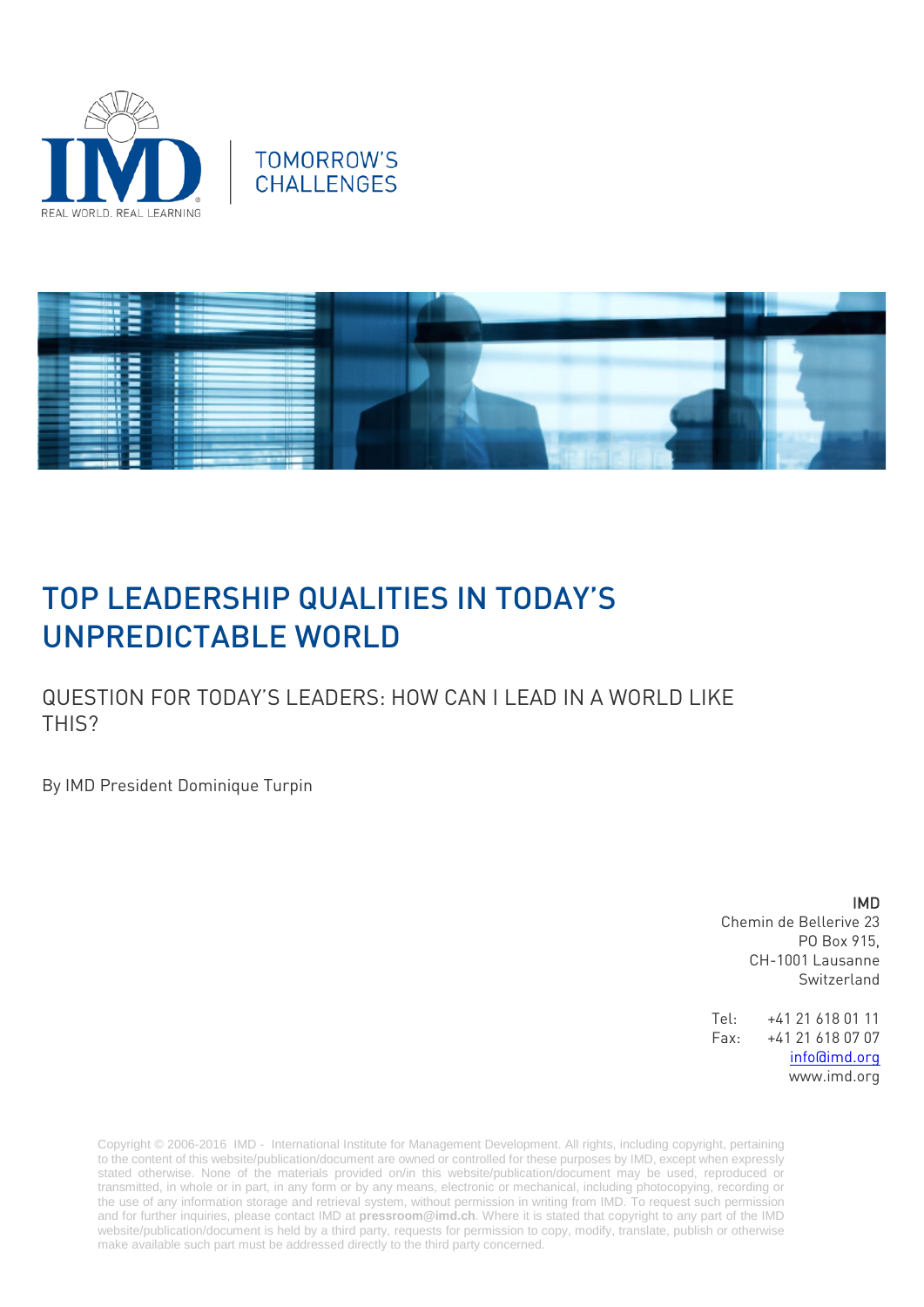For the foreseeable future, the world won't be a stable or predictable place like it used to be.

Think about the countries which were touted a few years ago as the future of growth for global business but are now stumbling – like Brazil or China which now offer something much more complicated than straightforward profitable expansion. Even commodities such as oil, which now costs a fraction of the price it commanded a few years ago, can't be relied on.

VUCA (volatile, uncertain, complex, and ambiguous) is the new normal and will stay that way.

Another striking change is that "global competition," once a phrase that meant the United States, Japan, and Europe, now refers to a genuinely global fight. Businesses need to be as aware of competitors based in Vietnam and Thailand as they are of those in Silicon Valley and Frankfurt.

Companies are increasingly ignoring traditional competitive borders. Thanks to the "digital vortex" everyone is vulnerable. Digital disruption is like a vortex in that it exerts a rotational force that draws everything that surrounds it into its center. A company can be on the periphery one moment, and then sucked into the middle the next. There is no uniform or predictable path for industries in the digital vortex.

Taken together this means that executives need to ask themselves one key question: how can I lead in a world like this?

- **Think big picture.** Get out of your comfort zone and think beyond conventional frameworks. This means anticipating changes in your competitive environment, including the possibility that you are now operating in a different industry than the one you expected; understanding the new market dynamics around competition; deciding on your new business model; leveraging the experience of different generations; and embracing curiosity and diversity.
- **Innovate broadly**. And I'm not just talking about product innovation. Product innovation is fine. But it's just one note in a whole piano of possible innovations. If your company is serious about differentiating itself from the competition, then it must innovate on all dimensions all the time: think about new processes and a new business model. After all, your product is just one part of your brand.
- **Embrace diversity**. Different minds are better than more of the same. Better agility requires organizations to find a way to leverage the best talents, wherever they are, for different perspectives. This means not just diversity of genders and nationalities, but things like diversity of experiences, generations, and opinions.
- **Communicate, communicate, communicate.** Have multiple modes and styles for better global communication, and ensure that you act with a global mindset. Steps along this path include speaking different languages but also developing sensitivity, empathy, and open-mindedness; behaving at all times with respect for others; and having both a willingness to experiment and a cosmopolitan sense of curiosity.
- **Adapt your leadership style.** The nature of leadership is evolving. We are moving from authority to trust; from hierarchy to networking; from decision-making to inspiration; and from power to self-awareness. Learning how to manage your behaviors is central to developing leadership fit for our VUCA future.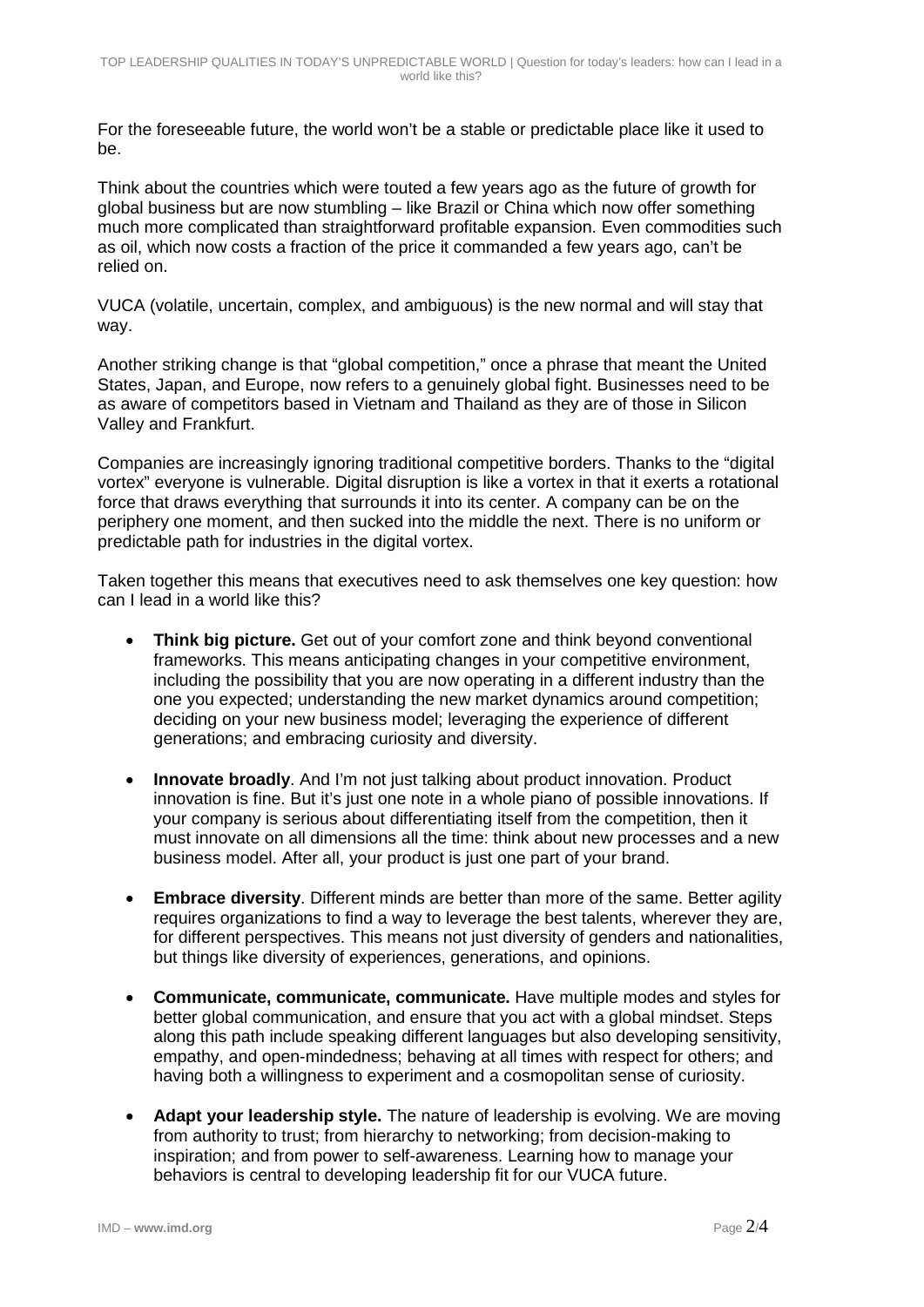So to lead in world where you never know what is going to be around the corner, being at the top is no longer about ruling with an iron fist. Leaders are there to inspire, not to make every decision. They have to create the vision and provide the conditions needed for their team to perform and be ready anything.

Do you have what it takes?

Dominique Turpin is the President of IMD and the Nestlé Professor.

*Learn how to develop your leadership skills with the [IMD Global Leader Index,](https://www.imd.org/business-school/gli/gli-get-started.html?mrk_cmpg_source=SM_LK_FI_INF&utm_source=LinkedIn&utm_medium=Social&utm_campaign=SM_LK_FI_INF) a free tool that allows managers to assess and benchmark their leadership skills, or at IMD's upcoming program [Orchestrating Winning Performance](https://www.imd.org/owp/business-courses/?mrk_cmpg_source=SM_LK_FI_INF&utm_source=LinkedIn&utm_medium=Social&utm_campaign=SM_LK_FI_INF) (OWP).*